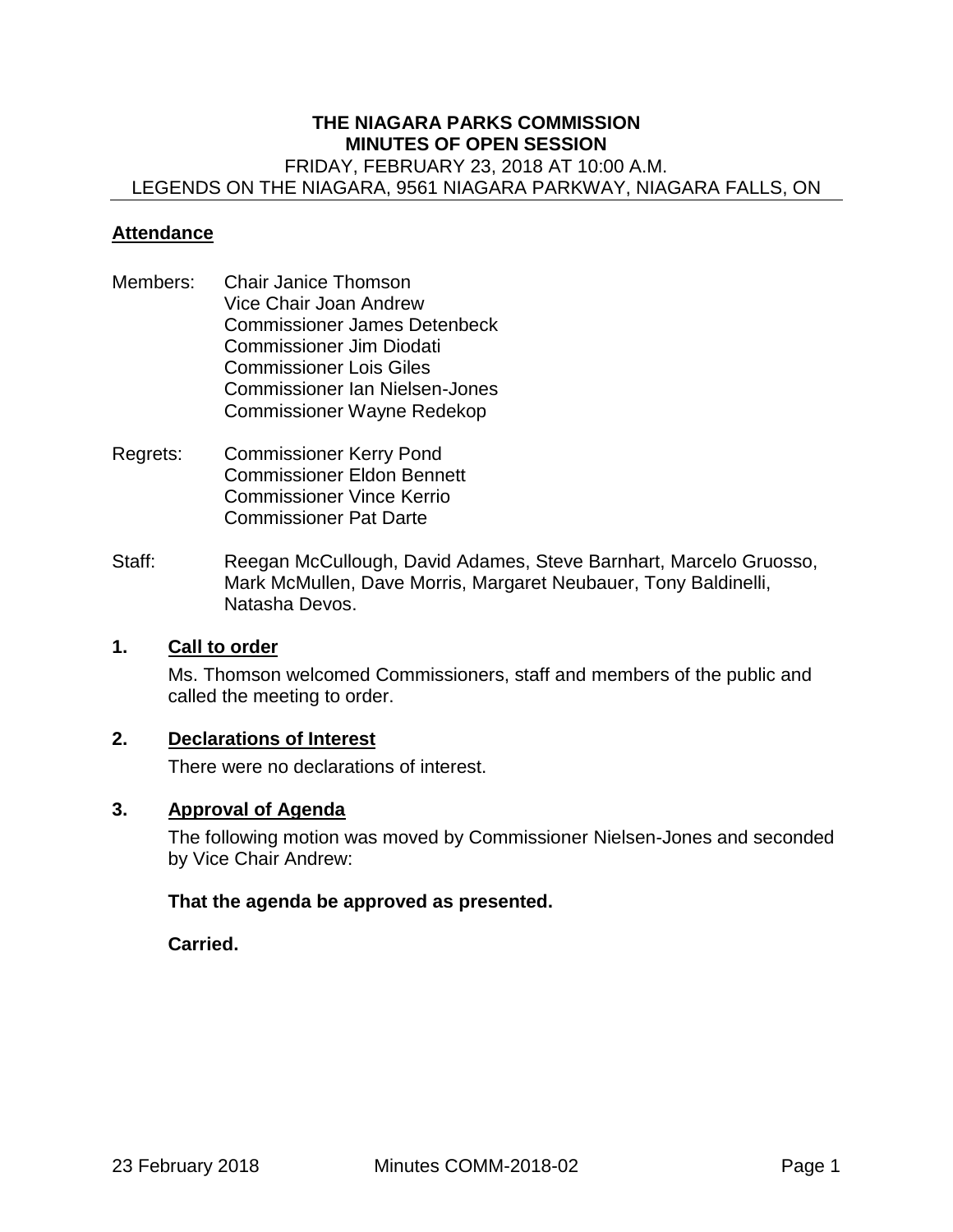# **4. Approval of Minutes – December 15, 2017**

The following motion was moved by Vice Chair Andrew and seconded by Commissioner Detenbeck:

## **That The Niagara Parks Commission approve the minutes of December 15, 2017 as presented.**

**Carried.** 

## **6. GO Train Volunteers**

Chair Thomson presented the Niagara GO Train Welcome Team Ambassadors with an award of recognition for their service. The volunteers welcomed thousands of visitors at the downtown Niagara Falls train station from June through Labour Day and holiday weekends in 2017.

## **7. Niagara Parks' Initiatives**

D. Adames provided a slide slow of recent and upcoming Niagara Parks' initiatives.

## **8. Green Destinations 2017 Award**

Laura Higgins from Green Destinations presented Niagara Parks with the Green Destinations 2017 award. S. Barnhart provided a slide show overview of Niagara Parks' broad sustainability initiatives in biodiversity, climate, energy and geotourism that make Niagara Parks an exemplary sustainable tourism destination in Canada.

## **9. Business Highlights Report**

R. McCullough provided an overview of business highlights.

The following motion was moved by Commissioner Redekop and seconded by Commissioner Giles:

## **That The Niagara Parks Commission receive the Business Highlights report for information.**

**Carried.** 

## **10. Summary of Decisions**

The Committee requested that staff present a report respecting the urban forestry management plan at the March 21, 2018 Property and Infrastructure Committee meeting to provide mapping and options for canopy cover targets.